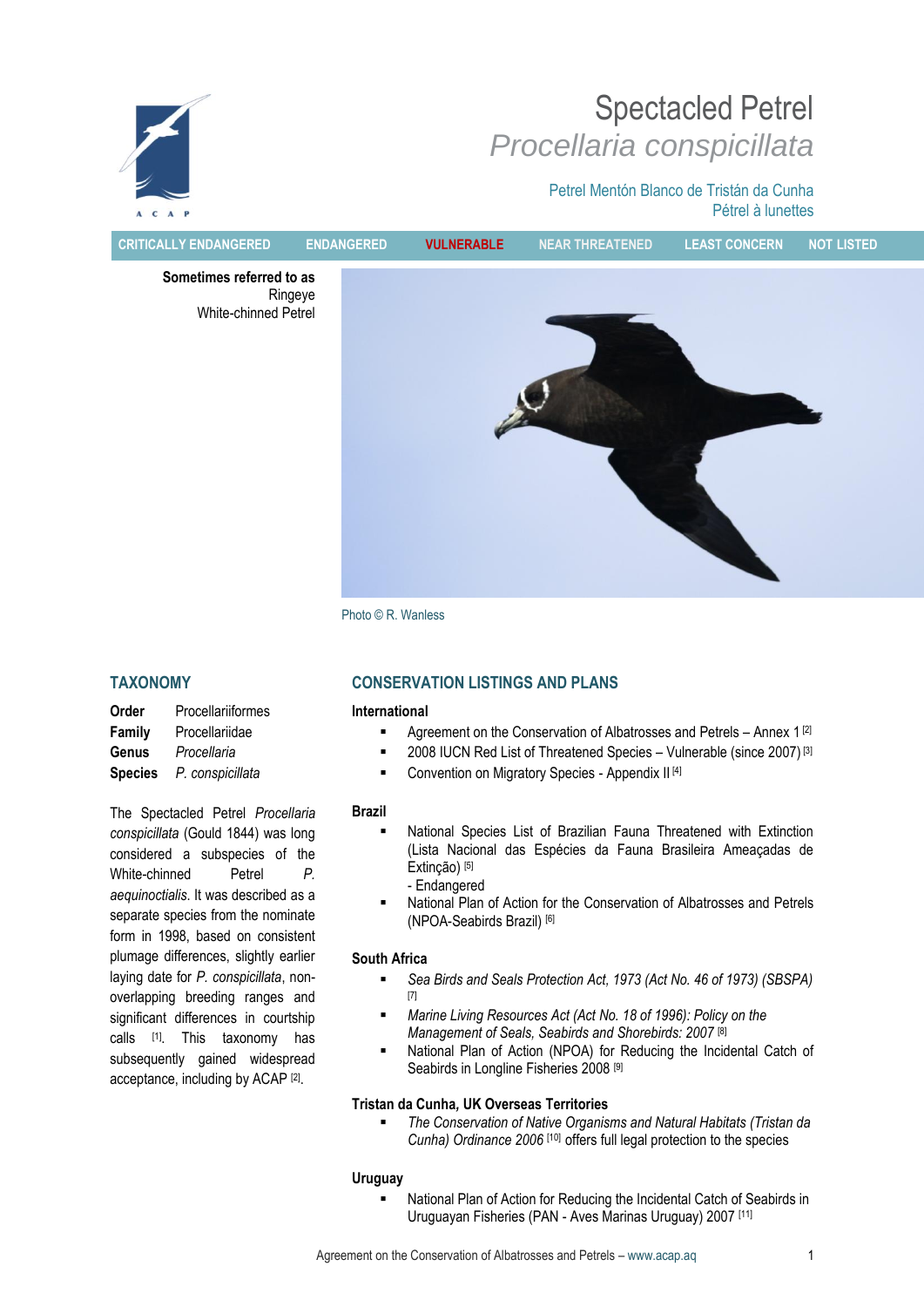## **BREEDING BIOLOGY**

*Procellaria conspicillata* breeds annually and is active in colonies from September to March [12]. Breeding phenology has not been well studied, but egg-laying commences in October, with hatching in December and the chicks fledge in March (Table 1) [1, 13] . The age of first return to breeding colonies and recruitment age are unknown, and there are no data on the breeding ecology of the species.

Table 1. *Breeding cycle of* P. conspicillata.



# **BREEDING STATES**

Table 2. *Distribution of the global* P. conspicillata *population among Parties to the Agreement* 

|                          | United Kingdom |
|--------------------------|----------------|
| <b>Breeding</b><br>pairs | 100%           |

# **BREEDING SITES**

*Procellaria conspicillata* is endemic to Inaccessible Island, in the Tristan da Cunha group (Figure 1, Table 2, and Table 3). The total breeding population was estimated to be approximately 10,000 pairs in the 2004/2005 breeding season (Table 3) [14] . Similarities between *P. conspicillata* and subfossil remains of birds from Amsterdam Island in the southern Indian Ocean suggest that the species may once have bred there, supported by the collection of a specimen off Australia (very far out of present range) in the nineteenth century [1, 15]. An individual was photographed off Amsterdam Island in 1999 [16], mooting the existence of a tiny relict population or a future (re)colonisation.



Figure 1. *Location of the single breeding site and approximate range of* P. conspicillata with *the boundaries of selected Regional Fisheries Management Organisations (RFMOs) also shown. Range is based on at-sea observations [17, 18, 19]*

CCAMLR – Commission for the Conservation of Antarctic Marine Living Resources CCSBT - Convention for the Conservation of Southern Bluefin Tuna IATTC - Inter-American Tropical Tuna Commission ICCAT - International Commission for the Conservation of Atlantic Tunas

- IOTC Indian Ocean Tuna Commission
- WCPFC Western and Central Pacific Fisheries Commission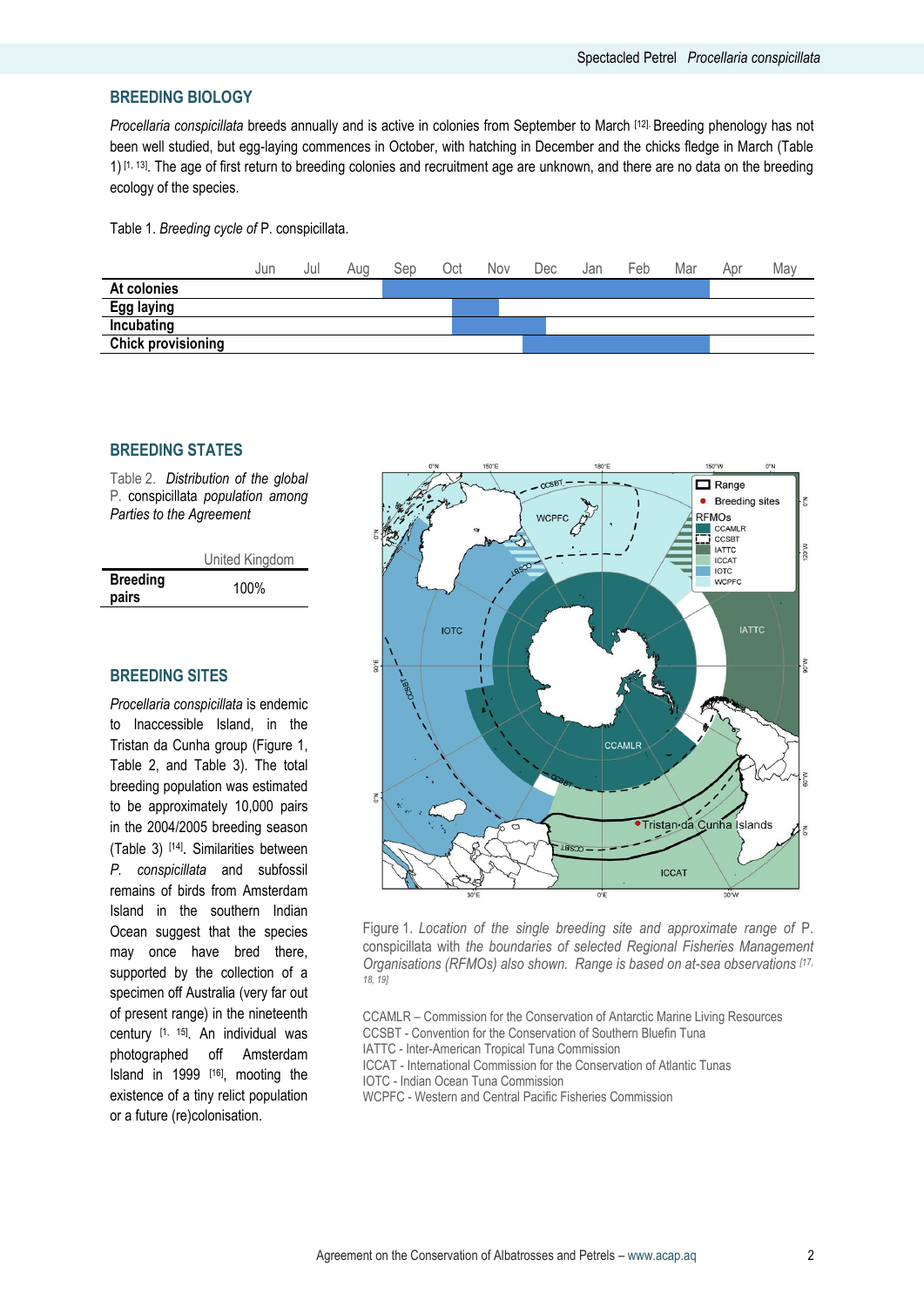Table 3. *Monitoring methods and estimates of the population size (annual breeding pairs) for the single* P. conspicillata *breeding site.* 

| <b>Breeding site location</b>           | <b>Jurisdiction</b> | Years<br>monitored              | <b>Monitoring</b><br>method | <b>Monitoring</b><br>accuracy | Annual<br><b>Breeding pairs</b><br>(last census) |
|-----------------------------------------|---------------------|---------------------------------|-----------------------------|-------------------------------|--------------------------------------------------|
| Inaccessible Island<br>37°19′S, 12°44′W | United<br>Kingdom   | 1937. 1950. 1983.<br>2000, 2005 | A (100%)                    | Medium                        | 10,000 (2005) [14]                               |

# **CONSERVATION LISTINGS AND PLANS FOR THE BREEDING SITES**

#### **International**

Inaccessible Island

- UNESCO Natural World Heritage Site the Gough Island World Heritage Site was extended to include Inaccessible Island and its territorial waters in 2004 [20]
- RAMSAR Convention List of Wetlands of International Importance (designated 2008)<sup>[21]</sup>

#### **Tristan da Cunha, UK Overseas Territories**

Inaccessible Island

- Nature Reserve (declared 1997) *The Conservation of Native Organisms and Natural Habitats (Tristan da Cunha) Ordinance 2006* [10]
- **Inaccessible Island Management Plan [22]**

#### **POPULATION TRENDS**

Inaccessible Island is the only known breeding locality for the species. Predation by introduced domestic pigs *Sus scrofa* is believed to have driven the population to the brink of extinction, with a lowest estimate of a few tens of pairs in 1937 [12], although this may have been a considerable underestimate [1]. Consecutive census estimates show consistent recovery in the breeding population, with an estimated 4,500 nests in December 1999 [13] and about 10,000 in November-December 2004 [14] , equivalent to a breeding population of around 20,000 birds. Trends cannot be calculated for the population using linear regressions because of the infrequency of counts, many of which were fairly crude estimates [1]. However, a demographic model based on 7% annual growth matched closely the upward trend in census results [14]. As a result of these trends, the IUCN Red List amended the status of P. conspicillata in 2007, from Critically Endangered to Vulnerable<sup>[3]</sup>.

Table 4. *Summary of population trend data for* P. conspicillata *at the single breeding site.*

| <b>Breeding site</b> | <b>Current</b><br>monitoring | <b>Trend years</b>              | % average<br>change per year | Trend      | $%$ of<br>population for<br>which trend<br>calculated |
|----------------------|------------------------------|---------------------------------|------------------------------|------------|-------------------------------------------------------|
| Inaccessible Island  | no                           | 1937, 1950, 1983,<br>2000, 2005 | $+7\%$ [13]                  | Increasing | 100%                                                  |

#### Demographic parameters have not been examined for this species (Table 5).

Table 5. *Demographic data for the single* P. conspicillata *breeding site.*

| <b>Breeding site</b> | <b>Mean breeding success</b> | Juvenile survival | Adult survival |
|----------------------|------------------------------|-------------------|----------------|
| Inaccessible Island  | No data                      | No data           | No data        |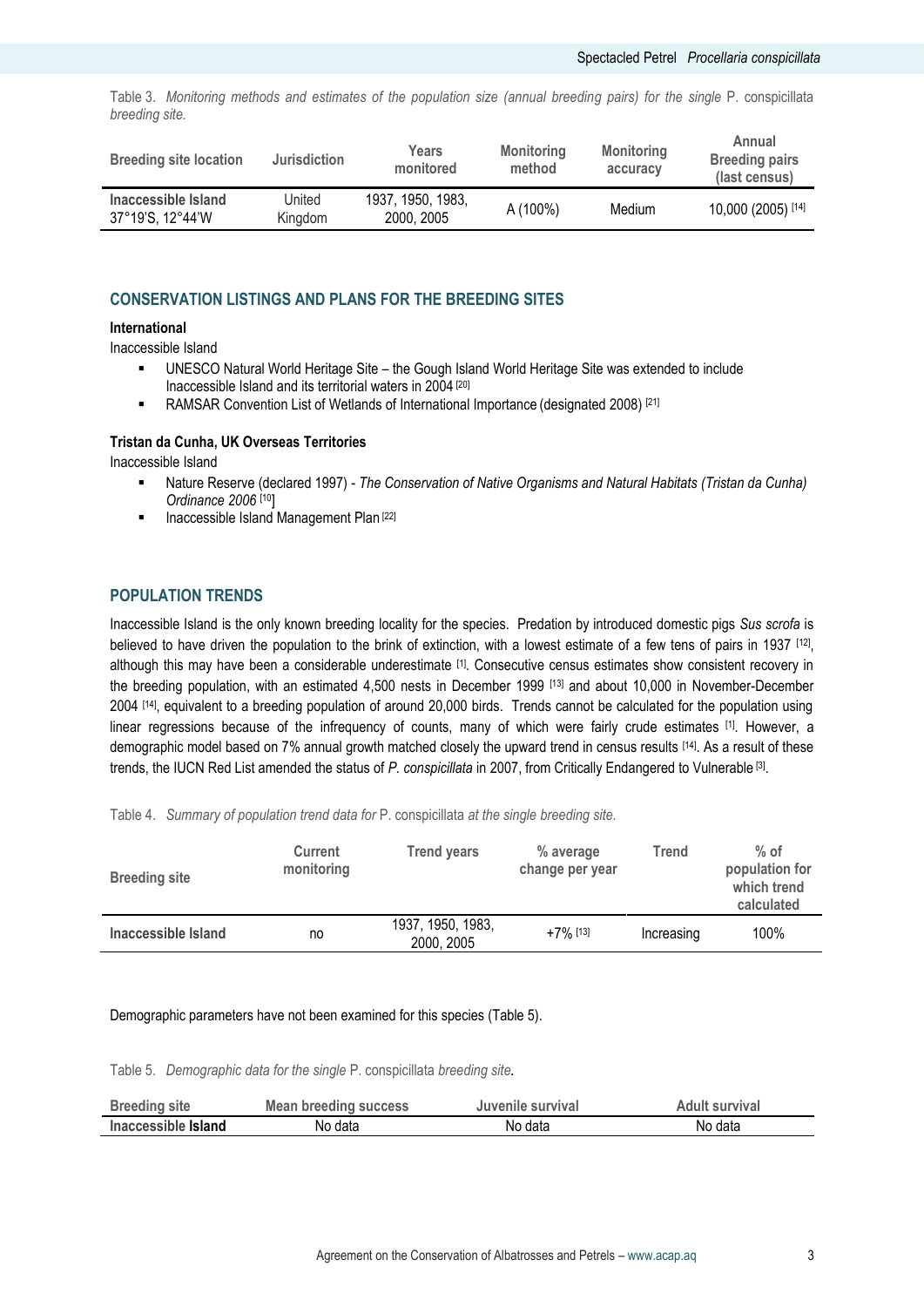# **BREEDING SITES: THREATS**

Inaccessible Island is legally protected as a nature reserve, a World Heritage Site and a Ramsar Wetland, and is currently free of invasive mammals and other land-based threats to *P. conspicillata*. However, the inhabited island of Tristan da Cunha is nearby (20 nm) and supports both black rats *Rattus rattus* and house mice *Mus musculus*, both of which are known predators of seabird chicks, including on islands within the Tristan group [23, 24]. Although visits to the island are infrequent, the possibility of an accidental colonisation by either rodent species from Tristan, and subsequent establishment remains a serious concern [22, 25, 26, 27] .

Table 6. Summary of known threats causing population level changes at the breeding sites of P. conspicillata.

| <b>Breeding site</b>                 | Human<br>disturbance | Human<br>take | Natural<br>disaster | Parasite or<br>Pathogen | <b>Habitat loss or</b><br>degradation | <b>Predation by</b><br>alien species | Contamination |
|--------------------------------------|----------------------|---------------|---------------------|-------------------------|---------------------------------------|--------------------------------------|---------------|
| <b>Inaccessible</b><br><b>Island</b> | no                   | no            | no                  | no                      | no                                    | no <sup>a</sup>                      | no            |

<sup>a</sup> Feral pigs no longer occur on the island.

#### **FORAGING ECOLOGY AND DIET**

An early dietary study of *Procellaria conspicillata* indicated a diet of cephalopods, decapod crustaceans and small fish <sup>[12]</sup>. When attending fishing vessels in waters off South Africa, *P. conspicillata* usually associates with and forages alongside the more abundant *P. aequinoctialis* (RMW pers. obs.) and is also strongly attracted to fishing vessels in Brazilian waters [28] . A dietary study of *P. conspicillata* caught and drowned on longline vessels off Brazil (n=7) showed cephalopods were the dominant prey type, and fish were a minor secondary prey [29]. Bioluminescent squid *Histioteuthis* spp*.* and *Octopoteuthis* spp*.*, were the dominant prey, indicating nocturnal foraging. It is likely that its feeding ecology is similar to that of the very closely related *P. aequinoctialis*. The latter is a versatile, surface-feeding or surface-diving marine predator that scavenges aggressively, can achieve depths  $>10$  m in foraging dives  $[30]$  and is strongly attracted to fishing vessels  $[31, 32]$ . As its scientific specific name suggests, *P. aequinoctialis* is proficient at foraging in both night and day [31, 33].

#### **MARINE DISTRIBUTION**

Current information on distribution is based on at-sea observations and recoveries from longline-fishing operations. *Procellaria conspicillata* is essentially confined to the South Atlantic Ocean north of the South Polar Front, predominantly between 25-41°S [19]. It is present in Brazilian [34] and southern Africa waters year-round, and *contra* Enticott and O'Connell (1985) [19] , may be present in Tristan waters through winter [35]. As indicated above, it may have bred and foraged in the Indian Ocean prior to recorded history [15]. Recent reports suggest that small numbers of birds venture as far as 46°S, and probably into territorial waters of Argentina [36] . The species has also been reported from Angola, but is probably a vagrant there [37].

*Procellaria conspicillata* overlaps with four Regional Fisheries Management Organisations (Figure 1; Table 7), but principally with the CCSBT, ICCAT and SEAFO (South East Atlantic Fishery Organisation).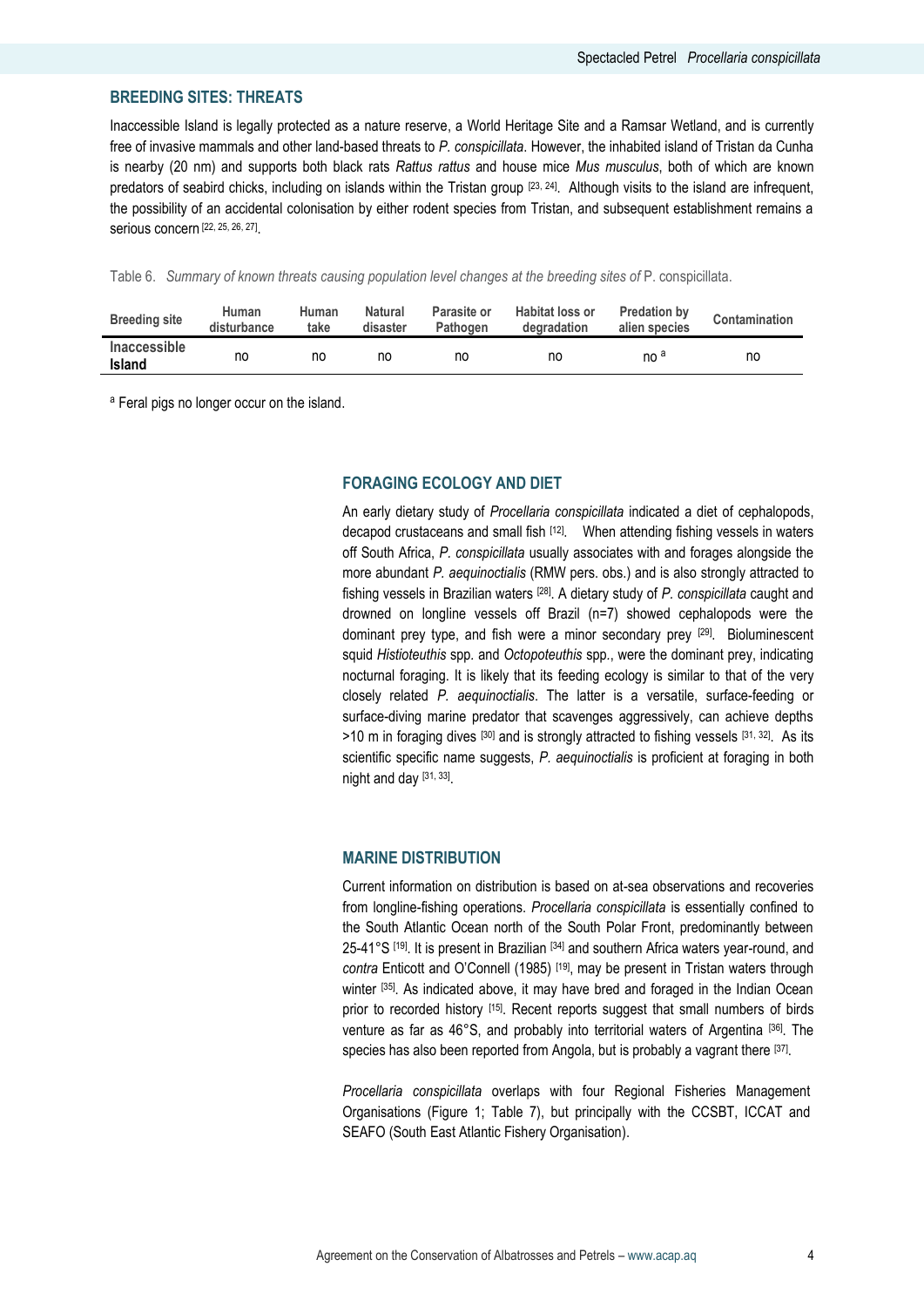Table 7. *Summary of the known ACAP Range States, Regional Fisheries Management Organisations and Exclusive Economic Zones of non-ACAP countries that overlap with the marine distribution of* P. conspicillata.

|                                                                    | <b>Breeding and feeding</b><br>range         | <b>Foraging range</b><br>only     | Few records -<br>outside core<br>foraging range |
|--------------------------------------------------------------------|----------------------------------------------|-----------------------------------|-------------------------------------------------|
| <b>Known ACAP Range States</b>                                     | United Kingdom                               | South Africa<br>Uruguay<br>Brazil | Argentina?                                      |
| <b>Non-ACAP Exclusive Economic Zones</b>                           |                                              | Namibia                           | Angola                                          |
| <b>Regional Fisheries Management</b><br>Organisations <sup>1</sup> | <b>CCSBT</b><br><b>ICCAT</b><br><b>SEAFO</b> | <b>IOTC</b>                       |                                                 |

<sup>1</sup> see Figure 1 and text for list of acronyms

#### **MARINE THREATS**

*Procellaria conspicillata* is vulnerable to being caught on longlines, principally in waters where its range overlaps with Brazilian fisheries <sup>[38, 39, 40]</sup>. Longlining mortality was thought to pose a large threat to the species' survival [13], but the confirmed, exponential growth in numbers of breeding birds at Inaccessible Island suggests it is not an urgent threat [14]. Mortality associated with trawling vessels is not known, but *P. aequinoctialis* is vulnerable to such interactions and therefore this merits more attention [41]. The extent and severity of plastic ingestion are unknown.

# **KEY GAPS IN SPECIES ASSESSMENT**

Protection (and specifically, adequate quarantine measures against rodent introductions) for Inaccessible Island is incomplete and thus presents a small, but potentially catastrophic risk. Data on important demographic parameters such as adult and juvenile survival, recruitment, breeding frequency, courtship period and mate fidelity are absent. These data would better inform demographic models used in the assessment of population trends. Annual population monitoring is unlikely to occur, and in the absence of stringent biosecurity arrangements should not be encouraged until the risk of introducing alien species is adequately managed  $[22, 27]$ .



Photo © R. Wanless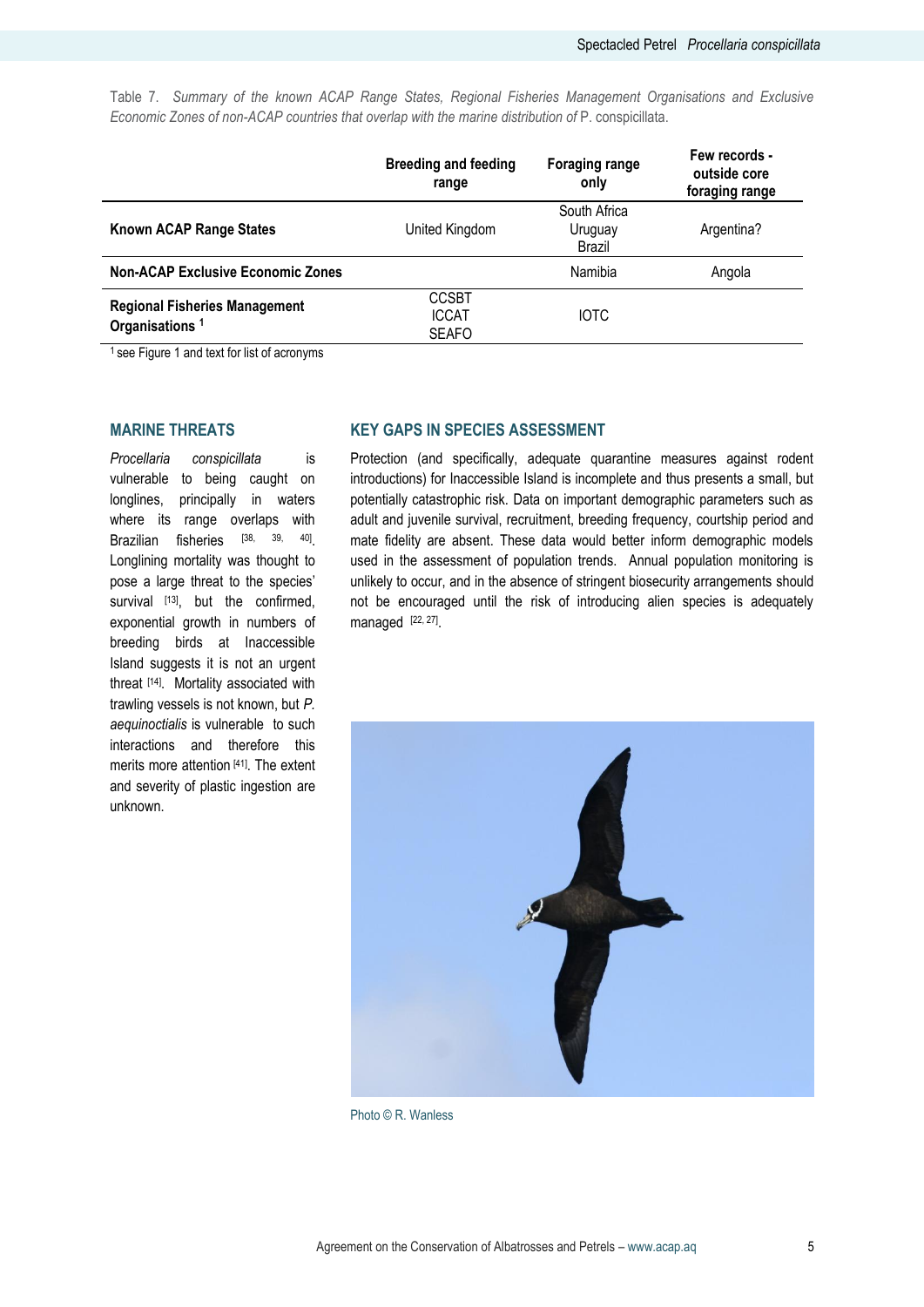# **REFERENCES**

- 1. Ryan, P.G. 1998. The taxonomic and conservation status of the Spectacled Petrel *Procellaria conspicillata. Bird Conservation International* **8**: 223-235.
- 2. ACAP. Agreement on the Conservation of Albatrosses and Petrels. [http://www.acap.aq.](http://www.acap.aq/) see
- 3. BirdLife-International, 2008. *Procellaria conspicillata.* 2008 IUCN Red List of Threatened Species. http://www.iucnredlist.org.
- 4. Bonn. Bonn Convention (Convention on the Conservation of Migratory Species of Wild Animals). <http://www.cms.int/>*.*
- 5. Ministério do Meio Ambiente. 2003. *Lista Nacional das Espécies da Fauna Brasileira Ameaçadas de Extinção*. [http://www.mma.gov.br/port/sbf/fauna/index.cfm.](http://www.mma.gov.br/port/sbf/fauna/index.cfm)
- 6. Neves, T., Peppes, F., and Mohr, L.V., 2006. *National plan of action for the conservation of albatrosses and petrels (NPOA-Seabirds Brazil). .* Threatened Species Series No. 2. 128 pp.
- 7. South African Government Sea Birds and Seals Protection Act, S., 1973. *(Act No. 46 of 1973).*
- 8. 2007. South African Government Publication of Policy on the Management of Seals, Seabirds and Shorebirds*. Government Gazette* **510, No. 30534**: 3.<http://www.mcm-deat.gov.za/regulatory/>
- 9. Department of Environmental Affairs and Tourism. 2008. *South Africa National Plan of Action for Reducing the Incidental Catch of Seabirds in Longline Fisheries.* Department of Environmental Affairs and Tourism: Cape Town. 32 pp.
- 10. Government of Saint Helena. 2006. The Conservation of Native Organisms and Natural Habitats (Tristan da Cunha) Ordinance 2006*. Saint Helena Government Gazette Extraordinary* **44**: 1-13.
- 11. Domingo, A., Jiménez, S., and Passadore, C., 2007. *Plan de acción nacional para reducir la captura incidental de aves marinas en las pesquerías uruguayas.* Dirección Nacional de Recursos Acuáticos. Montevideo. 76 pp. [http://www.dinara.gub.uy/web\\_dinara/index.php?option=com\\_content&vie](http://www.dinara.gub.uy/web_dinara/index.php?option=com_content&view=article&id=77&Itemid=111) [w=article&id=77&Itemid=111](http://www.dinara.gub.uy/web_dinara/index.php?option=com_content&view=article&id=77&Itemid=111)
- 12. Hagen, Y. 1952. Birds of Tristan da Cunha. *Results of the Norwegian Scientific Expedition to Tristan da Cunha, 1937-38.* **20**: 1-248.
- 13. Ryan, P.G. and Moloney, C.L. 2000. The status of Spectacled Petrels *Procellaria conspicillata* and other seabirds at Inaccessible Island*. Marine Ornithology* **28**: 93-100.
- 14. Ryan, P.G., Dorse, C., and Hilton, G.M. 2006. The conservation status of the spectacled petrel *Procellaria conspicillata. Biological Conservation* **131**: 575-583.
- 15. Southern, H.N. 1951. The status of *Procellaria conspicillata. Ibis* **93**: 174- 179.
- 16. Shirihai, H., 2007. *A complete guide to Antarctic wildlife: the birds and marine mammals of the Antarctic Continent and Southern Ocean*. Second ed., London: A&C Black Publishers Ltd. 544 pp.
- 17. Camphuysen, C. and van der Meer, J. 2000. Notes on the distribution of the Spectacled Petrel Procellaria conspicillata in the South Atlantic*. Atlantic Seabirds* **2**: 13-18.
- 18. Camphuysen, C. 2001. The distribution of Spectacled Petrels Procellaria conspicillata in the south-eastern Atlantic*. Atlantic Seabirds* **3**: 113-124.
- 19. Enticott, J. and O'Connell, M. 1985. The distribution of the spectacled form of the White-chinned Petrel (Procellaria aequinoctialis conspicillata) in the South Atlantic Ocean*. British Antarctic Survey Bulletin* **66**: 83-86.
- 20. World-Heritage-Committee. 2004. Report on the twenty-eighth session of the World Heritage Committee, Suzhou, China, 28 June - 7 July 2004. WHC-04/28.COM/26*.*
- 21. Ramsar Convention on Wetlands. [http://www.ramsar.org/.](http://www.ramsar.org/)
- 22. Ryan, P.G. and Glass, J.P., 2001. *Inaccessible Island Nature Reserve Management Plan.*, Edinburgh, Tristan da Cunha: Government of Tristan da Cunha. 65 pp.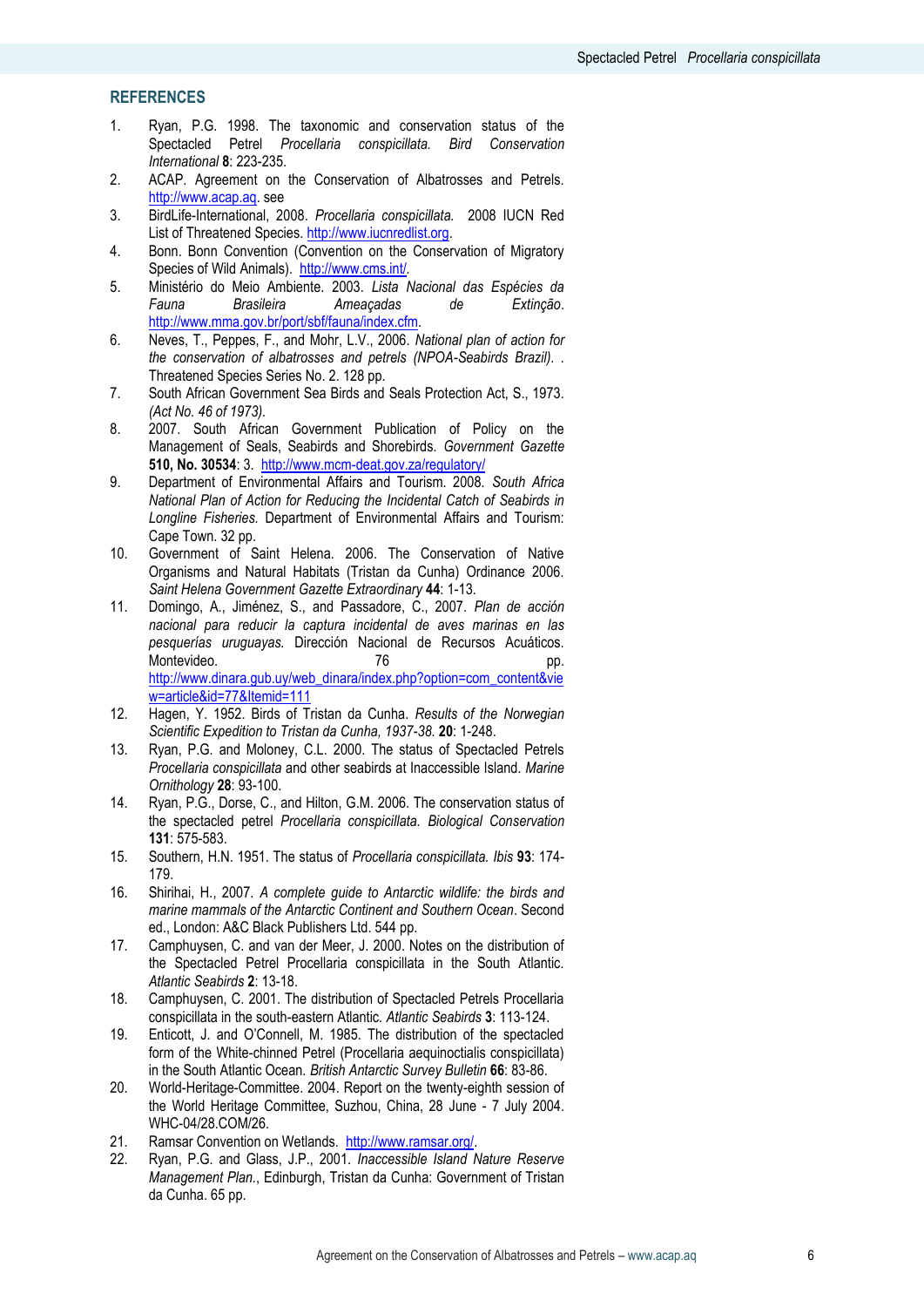- 23. Angel, A. and Cooper, J., 2006. *A review of the impacts of introduced rodents on the islands of Tristan da Cunha and Gough* Research Report No. 17. Sandy, UK: Royal Society for the Protection of Birds. X + 68.
- 24. Wanless, R.M., Angel, A., Cuthbert, R.J., Hilton, G.M., and Ryan, P.G. 2007. Can predation by invasive mice drive seabird extinctions? *Biology Letters* **3**: 241-244.
- 25. Brown, D., 2007. *A Feasibility Study for the Eradication of Rodents from Tristan da Cunha.* Unpublished Report to the Royal Society for the Protection of Birds. Royal Society for the Protection of Birds. Sandy, UK. [http://www.rspb.org.uk/Images/tristan%20da%20cunha%20rodent%20era](http://www.rspb.org.uk/Images/tristan%20da%20cunha%20rodent%20eradication_feasibiilty_tcm9-180955.pdf) [dication\\_feasibiilty\\_tcm9-180955.pdf](http://www.rspb.org.uk/Images/tristan%20da%20cunha%20rodent%20eradication_feasibiilty_tcm9-180955.pdf)
- 26. Brown, D., 2007. *Preliminary Operational Plan for Rodent Eradication from Tristan da Cunha.* Unpublished Report to the Royal Society for the Protection of Birds. Royal Society for the Protection of Birds. Sandy, UK. [http://www.rspb.org.uk/Images/operationalplan\\_tcm9-180962.pdf](http://www.rspb.org.uk/Images/operationalplan_tcm9-180962.pdf)
- 27. Ryan, P.G., 2005. *Inaccessible Island Seabird Monitoring Manual.* RSPB Research Report No. 16. Royal Society for the Protection of Birds. Sandy, Bedfordshire, UK. [http://www.rspb.org.uk/Images/InaccessibleIslandseabirdmon\\_tcm9-](http://www.rspb.org.uk/Images/InaccessibleIslandseabirdmon_tcm9-181044.pdf) [181044.pdf](http://www.rspb.org.uk/Images/InaccessibleIslandseabirdmon_tcm9-181044.pdf)
- 28. Bugoni, L., Mancini, P.L., Monteiro, D.S., Nascimiento, L., and Neves, T. 2008. Seabird bycatch in the Brazilian pelagic longline fishery and a review of capture rates in the southwestern Atlantic Ocean*. Endangered Species Research* **5**: 137-147.
- 29. Colabuono, F.I. and Vooren, C.M. 2007. Diet of Black-browed *Thalassarche melanophrys* and Atlantic Yellow-nosed *T. chlororhynchos* albatrosses and White-chinned *Procellaria aequinoctialis* and Spectacled *P. conspicillata* petrels off southern Brazil*. Marine Ornithology* **35**: 9-20.
- 30. Huin, N. 1994. Diving depths of White-chinned Petrels*. Condor* **96**: 1111- 1113.
- 31. Barnes, K.N., Ryan, P.G., and Boix-Hinzen, C. 1997. The impact of the hake *Merluccius* spp. longline fishery off South Africa on Procellariiform seabirds*. Biological Conservation* **82**: 227-234.
- 32. Weimerskirch, H., Catard, A., Prince, P.A., Cherel, Y., and Croxall, J.P. 1999. Foraging white-chinned petrels *Procellaria aequinoctialis* at risk: from the tropics to Antarctica*. Biological Conservation* **87**: 273-275.
- 33. Harper, P.C. 1987. Feeding behaviour and other notes on 20 species of Procellariiformes at sea*. Notornis* **34**: 169-192.
- 34. Bugoni, L., Mancini, P., Monteiro, D., Nascimento, L., and Neves, T. 2008. Seabird bycatch in the Brazilian pelagic longline fishery and a review of capture rates in the southwestern Atlantic Ocean*. Endangered Species Reseach* **5**: 137-147.
- 35. Ryan, P.G., 2005. *Spectacled Petrel Procellaria conspicillata*, in *Roberts Birds of Southern Africa VII Edition*, P.A.R. Hockey, P.G. Ryan, and W.R.J. Dean (Eds). John Voelker Bird Book Fund: Cape Town.
- 36. Imberti, S. 2002. At-sea records of three rarely reported petrel species in the south-western Atlantic Ocean*. Marine Ornithology* **30**: 32-33.
- 37. Lambert, K. 2001. Sightings of new and rarely reported seabirds in southern African waters*. Marine Ornithology* **29**: 115-118.
- 38. Neves, T., Peppes, F., and Mohr, L.V., 2006. *National plan of action for the conservation of albatrosses and petrels (NPOA-Seabirds Brazil). .* Threatened Species Series No. 2. 128.
- 39. Neves, T. and Olmos, F., 1997. *Albatross mortality in fisheries off the coast of Brazil*, in *The Albatross: Biology and Conservation*, G. Robertson and R. Gales (Eds). Surrey Beatty and Sons: Chipping Norton. 214-219.
- 40. Neves, T., Bugoni, L., Monteiro, D.S., Nascimiento, L., and Peppes, F., 2005. *Seabird abundance and bycatch on Brazilian longline fishing fleet.* CCAMLR Report WG/FSA/05-67. Hobart.
- 41. Watkins, B., Petersen, S., and Ryan, P. 2008. Interactions between seabirds and deep-water hake trawl gear: an assessment of impacts in South African waters*. Animal Conservation* **11**: 247-254.

#### **COMPILED BY**

Ross Wanless, Percy FitzPatrick Institute University of Cape Town, South Africa

#### **CONTRIBUTORS**

John Cooper Animal Demography Unit University of Cape Town, South Africa

Peter Ryan DST/NRF Centre of Excellence at the Percy FitzPatrick Institute University of Cape Town, South Africa

Mark Tasker Vice-Chair, ACAP Advisory Committee

ACAP Bycatch Working Group Contact: Barry Baker [barry.baker@latitude42.com.au](mailto:barry.baker@latitude42.com.au)

ACAP Breeding Sites Working Group Contact: Richard Phillips [raphil@bas.ac.uk](mailto:raphil@bas.ac.uk)

ACAP Status and Trends Working Group Contact: Rosemary Gales [Rosemary.Gales@dpiw.tas.gov.au](mailto:Rosemary.Gales@dpiw.tas.gov.au)

ACAP Taxonomy Working Group Contact: Michael Double [Mike.Double@aad.gov.au](mailto:Mike.Double@aad.gov.au)

BirdLife International, Global Seabird Programme Contact: Cleo Small [Cleo.Small@rspb.org.uk](mailto:Cleo.Small@rspb.org.uk) **Map** - Frances Taylor

#### **RECOMMENDED CITATION**

Agreement on the Conservation of Albatrosses and Petrels. 2009*.* ACAP Species assessment: Spectacled Petrel *Procellaria conspicillata.* Downloaded from [http://www.acap.aq](http://www.acap.aq/) on 3 September 2009.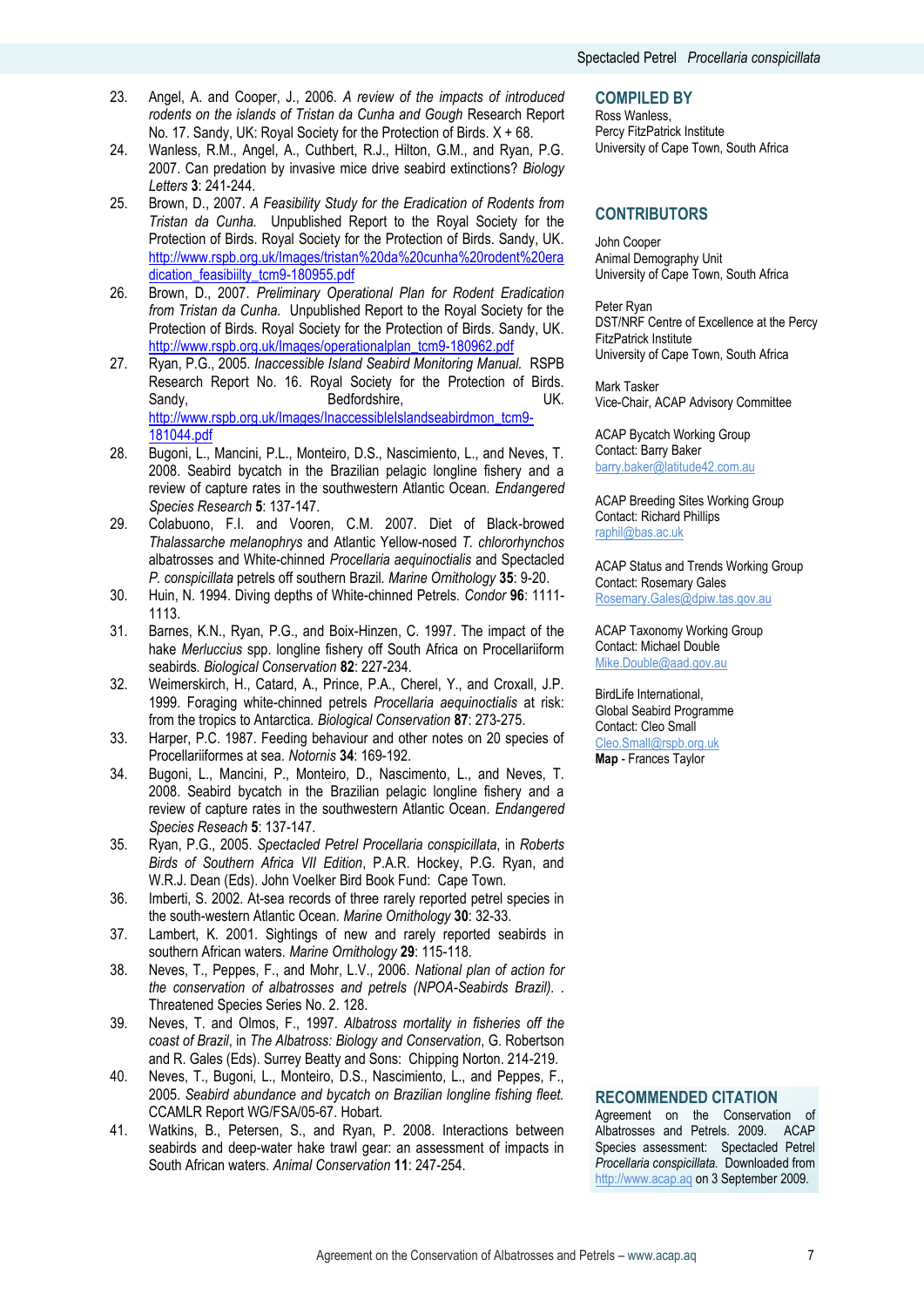# **GLOSSARY AND NOTES**

#### (i) **Years**.

The "split-year" system is used. Any count (whether breeding pairs or fledglings) made in the austral summer (e.g. of 1993/94) is reported as the second half of this split year (i.e. 1994).

The only species which present potential problems in this respect are *Diomedea* albatrosses, which lay in December-January, but whose fledglings do not depart until the following October-December. In order to keep records of each breeding season together, breeding counts from e.g. December 1993-January 1994 and productivity counts (of chicks/fledglings) of October-December 1994 are reported as 1994.

If a range of years is presented, it should be assumed that the monitoring was continuous during that time. If the years of monitoring are discontinuous, the actual years in which monitoring occurred are indicated.

#### **(ii) Methods Rating Matrix (based on NZ rating system)**

# **METHOD**

**A** Counts of nesting adults (Errors here are detection errors (the probability of not detecting a bird despite its being present during a survey), the "nest-failure error" (the probability of not counting a nesting bird because the nest had failed prior to the survey, or had not laid at the time of the survey) and sampling error).

**B** Counts of chicks (Errors here are detection error, sampling and nest-failure error. The latter is probably harder to estimate later in the breeding season than during the incubation period, due to the tendency for egg- and chick-failures to show high interannual variability compared with breeding frequency within a species).

**C** Counts of nest sites (Errors here are detection error, sampling error and "occupancy error" (probability of counting a site or burrow as active despite it's not being used for nesting by birds during the season).

**D** Aerial-photo (Errors here are detection errors, nest-failure error, occupancy error and sampling error (error associated with counting sites from photographs), and "visual obstruction bias" - the obstruction of nest sites from view, always underestimating numbers).

**E** Ship- or ground- based photo (Errors here are detection error, nest-failure error, occupancy error, sampling error and "visual obstruction bias" (the obstruction of nest sites from view from low-angle photos, always underestimating numbers)<br>F

**F** Unknown

**G** Count of eggs in subsample population<br> **H** Count of chicks in subsample population

**H** Count of chicks in subsample population and extrapolation (chicks x breeding success - no count of eggs)

#### **RELIABILITY**

- **1** Census with errors estimated
- **2** Distance-sampling of representative portions of colonies/sites with errors estimated
- **3** Survey of quadrats or transects of representative portions of colonies/sites with errors estimated
- **4** Survey of quadrats or transects without representative sampling but with errors estimated
- **5** Survey of quadrats or transects without representative sampling nor errors estimated
- **6** Unknown

#### **(iii) Population Survey Accuracy**

**High** Within 10% of stated figure;

**Medium** Within 50% of stated figure;

**Low** Within 100% of stated figure (eg coarsely assessed via area of occupancy and assumed density)

#### **Unknown**

#### **(iv) Population Trend**

Trend analyses were run in TRIM software using the linear trend model with stepwise selection of change points (missing values removed) with serial correlation taken into account but not overdispersion.

#### **(v) Productivity (Breeding Success)**

Defined as proportion of eggs that survive to chicks at/near time of fledging unless indicated otherwise